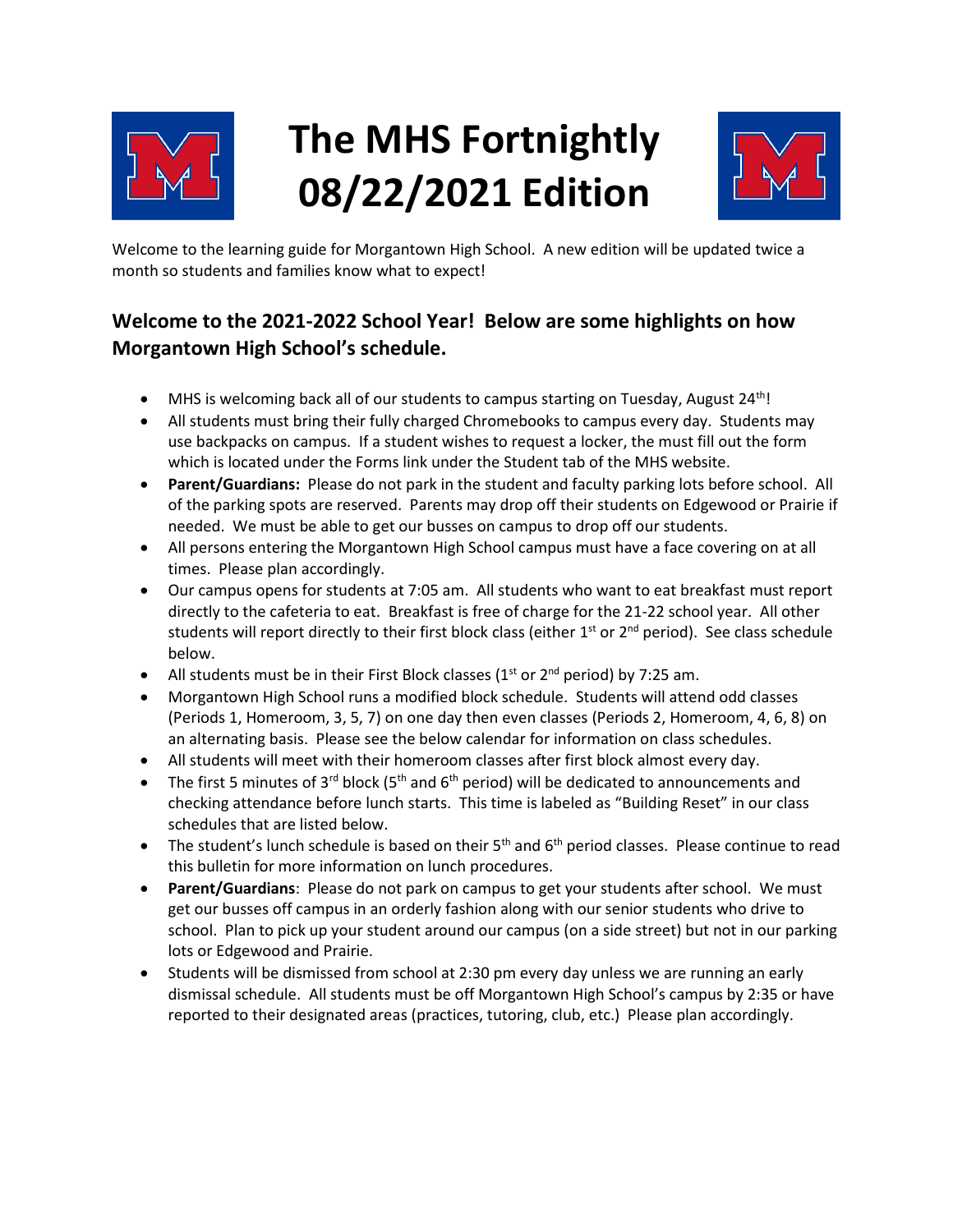# **Student Class Schedule**

| <b>Monday</b>                                 | Tuesday              | Wednesday                                 | <b>Thursday</b>      | Friday                    |
|-----------------------------------------------|----------------------|-------------------------------------------|----------------------|---------------------------|
| <b>August 23, 2021</b>                        | August 24, 2021      | August 25, 2021                           | August 26, 2021      | <b>August 27, 2021</b>    |
| <b>Teacher Work Day</b><br><b>No Students</b> | <b>Odd Classes</b>   | <b>Even Classes</b>                       | <b>Odd Classes</b>   | <b>Even Classes</b>       |
|                                               | <b>Typical Class</b> | <b>Typical Class</b>                      | <b>Typical Class</b> | <b>Typical Class</b>      |
|                                               | <b>Schedule</b>      | <b>Schedule</b>                           | <b>Schedule</b>      | <b>Schedule</b>           |
| August 30, 2021                               | August 31, 2021      | September 1, 2021                         | September 2, 2021    | September 3, 2021         |
| <b>Odd Classes</b>                            | <b>Even Classes</b>  | <b>School Cancelled</b><br>due to weather | <b>Odd Classes</b>   | <b>Even Classes</b>       |
| <b>Typical Class</b>                          | <b>Typical Class</b> | event                                     | <b>Typical Class</b> | 2 Hour Early              |
| <b>Schedule</b>                               | <b>Schedule</b>      |                                           | <b>Schedule</b>      | <b>Dismissal Schedule</b> |
| <b>Changes to Schedule in RED</b>             |                      |                                           |                      |                           |

# **For class schedule times, please continue to read the bulletin**

### **Typical Class Schedule**

| 7:05                       |                         | <b>Faculty Start Time</b> |
|----------------------------|-------------------------|---------------------------|
| $7:05 - 7:20$              | <b>Breakfast</b>        |                           |
| $7:25 - 8:45$              | 1st/2nd Block           |                           |
| $8:50 - 9:00$              | Homeroom                |                           |
| $9:05 - 10:25$             | 3rd/4th Block           |                           |
| 10:30 - 1:05 5th/6th Block |                         |                           |
|                            | $10:30 - 10:35$         | (Building Reset)          |
|                            | $10:35 - 11:05$ A Lunch |                           |
|                            | $11:15 - 11:45$ B Lunch |                           |
|                            | $11:55 - 12:25$ C Lunch |                           |
|                            | 12:35 - 1:05            | D Lunch                   |
| $1:10 - 2:30$              | 7th/8th Block           |                           |
| 2:50                       |                         | <b>Faculty End Time</b>   |

### Two Hour Early Dismissal Class Schedule

| 7:05                        |                         | <b>Faculty Start Time</b> |
|-----------------------------|-------------------------|---------------------------|
| $7:05 - 7:20$               | <b>Breakfast</b>        |                           |
| $7:25 - 8:15$               | 1st/2nd Block           |                           |
| $8:20 - 9:10$               | 3rd/4th Block           |                           |
| $9:15 - 11:35$              | 5th/6th Block           |                           |
| $9:15 - 9:20$               |                         | (Building Reset)          |
| $9:20 - 9:50$               |                         | A Lunch                   |
|                             | $9:55 - 10:25$ B Lunch  |                           |
|                             | $10:30 - 11:00$ C Lunch |                           |
|                             | 11:05 – 11:35           | D Lunch                   |
| 11:40 - 12:30 7th/8th Block |                         |                           |